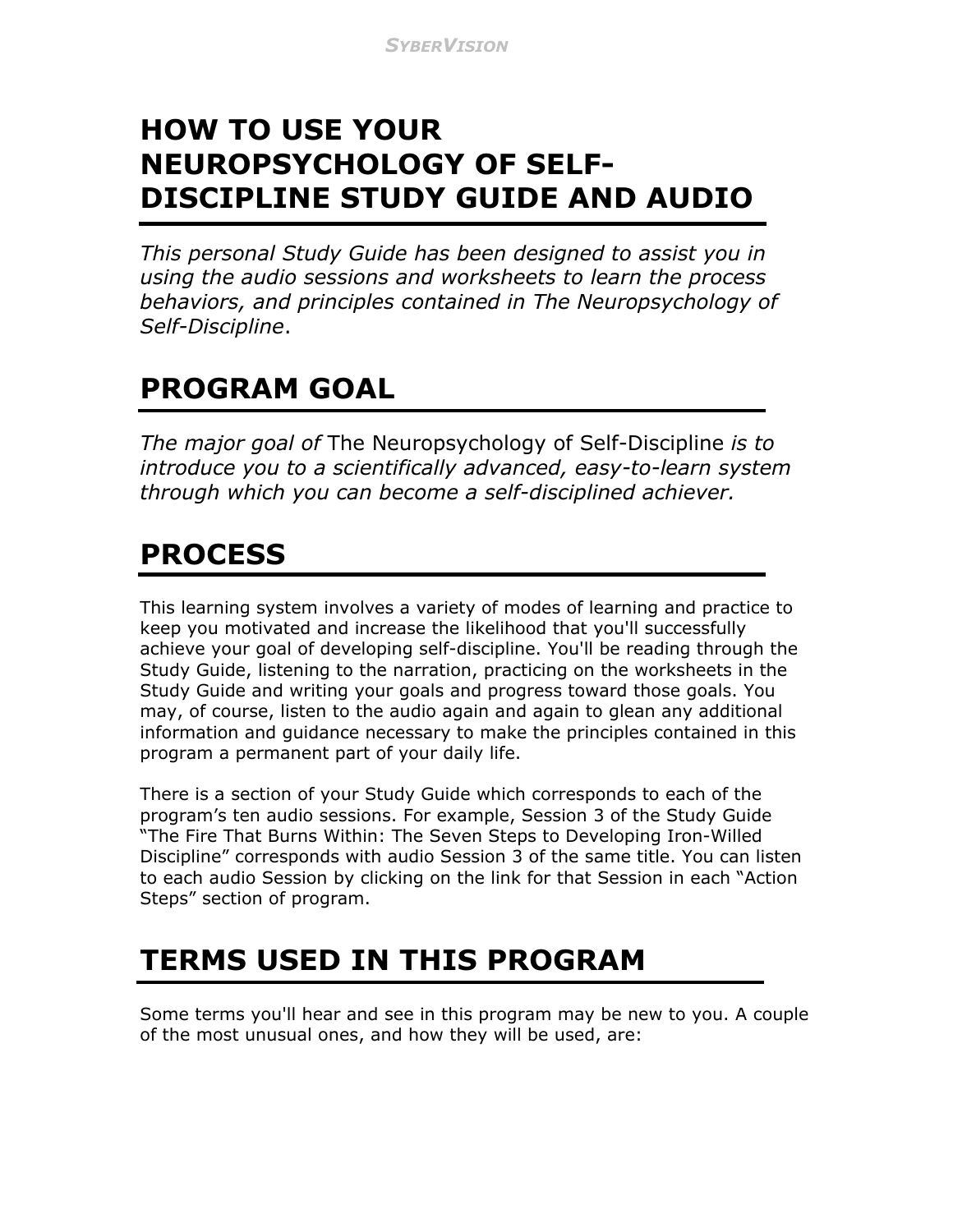**NEUROPSYCHOLOGY—**a science that studies the relationship between the brain, nervous system and behavior.

**SELF-DISCIPLINE—**your ability to work systematically toward a desired goal until it is achieved.

#### **STUDY GUIDE FORMAT**

In each Study Guide section, there's a combination of explanations and step-by-step instructions for mastering the material presented. Each section is divided into the following components:

> **OBJECTIVES:** A description of the behaviors and skills you'll have mastered when you apply the instructions in the audio and the practice in your Study Guide.

**BACKGROUND:** A statement of the importance of this Session and a summary of the main points included in the audio instruction and the Study Guide practices.

**PRACTICE:** Written exercises that will help you learn the new information and practice the skills that will enable you to produce the behavior and skills listed in the objectives. You can type your answers into the blank space provided after each written exercise. You can also launch the audio from within the Practice section.

**POINTS TO REMEMBER:** A summary of the most important ideas you gained from the audio instruction.

**PROGRESS CHECK:** A written exercise or activity that will allow you to measure how well you learned the principles and skills practiced in each Session. The Progress Check is designed to give you feedback on your performance so you can feel good about what you accomplished, and, if appropriate, continue to strive toward your goal.

#### **HERES WHAT TO DO**

- 1. Scan the title of each audio Session.
- 2. Scan the Table of Contents of the Study Guide.
- 3. Set aside a specific block of time each day to work through the audio and exercises. This is your investment in you, so keep the agreement of the time.